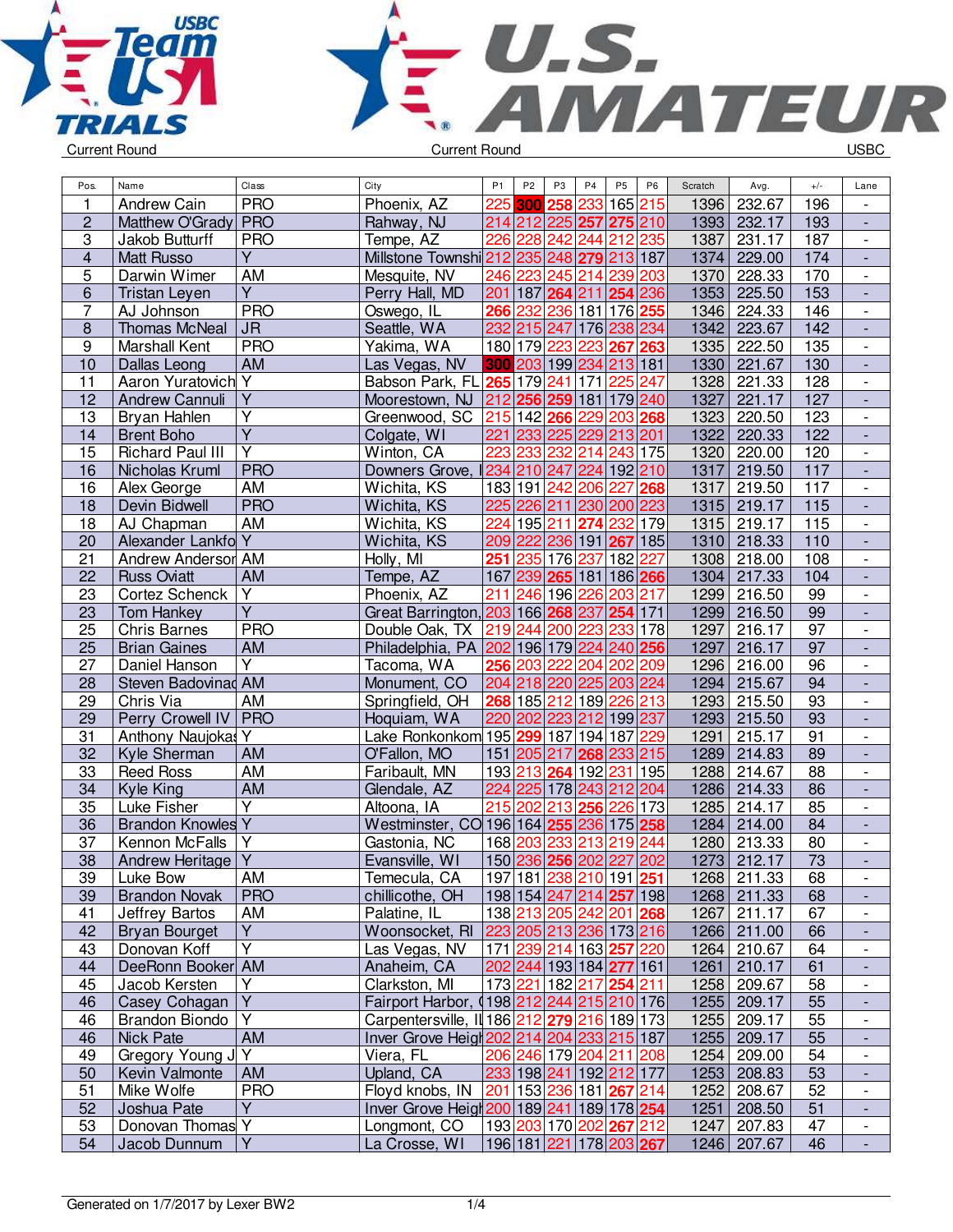



| Pos.            | Name                    | Class                   | City                                      | P <sub>1</sub> | P <sub>2</sub>  | P <sub>3</sub> | P <sub>4</sub>                    | P <sub>5</sub> | P <sub>6</sub> | Scratch | Avg.          | $+/-$                 | Lane                         |
|-----------------|-------------------------|-------------------------|-------------------------------------------|----------------|-----------------|----------------|-----------------------------------|----------------|----------------|---------|---------------|-----------------------|------------------------------|
| 55              | Kyle Krol               | AM                      | Tinley Park, IL                           |                |                 |                | 208 234 192 203 180               |                | 224            | 1241    | 206.83        | 41                    |                              |
| 56              | Kenneth Ryan            | $\overline{Y}$          | Farmingdale, NJ 199193165216254213        |                |                 |                |                                   |                |                | 1240    | 206.67        | 40                    | $\frac{1}{2}$                |
| 56              | Collin Smith            | $\overline{\mathsf{Y}}$ | Huron, SD                                 |                |                 |                | 169 216 243 238 196 178           |                |                | 1240    | 206.67        | 40                    | $\overline{\phantom{a}}$     |
| 58              | John Janawicz           | AM                      | Winter Haven, FL 202 170 234 227 182 223  |                |                 |                |                                   |                |                | 1238    | 206.33        | 38                    | $\blacksquare$               |
| 59              | Michael Tang            | AM                      | San Francisco, 0191 180 219 206 207       |                |                 |                |                                   |                | 233            | 1236    | 206.00        | 36                    | $\frac{1}{2}$                |
| 59              | <b>Bradley Crouse</b>   | $\overline{Y}$          | Nazareth, PA                              |                |                 |                | 211 158 238 214 223 192           |                |                | 1236    | 206.00        | 36                    | $\blacksquare$               |
| 61              | Christopher Radli Y     |                         | Schenectady, NY 174 179 195 232 253       |                |                 |                |                                   |                | 201            | 1234    | 205.67        | 34                    | $\overline{\phantom{a}}$     |
| 62              | <b>Matthew Santos</b>   | <b>AM</b>               | Broomfield, CO                            |                |                 |                | 244 179 203 179 215 213           |                |                | 1233    | 205.50        | 33                    | $\overline{\phantom{a}}$     |
| 63              | Brian Monnette J        | AM                      | Lakewood, WA                              |                |                 |                | 229 202 203 234                   | 173 190        |                | 1231    | 205.17        | 31                    | $\qquad \qquad \blacksquare$ |
| 64              | Logan Williams          | Υ                       | Anchorage, AK                             |                |                 |                | 214 191 178 206 204 235           |                |                | 1228    | 204.67        | 28                    |                              |
| 65              | <b>Steve Smith</b>      | <b>AM</b>               | San Diego, CA                             | 221            |                 |                | 179 226 224 159 215               |                |                | 1224    | 204.00        | 24                    | $\overline{\phantom{a}}$     |
| 65              | Ken Hayase-Fond         | $\overline{Y}$          | Pearl City, HI                            |                |                 |                | 202 179 193 214 212 224           |                |                | 1224    | 204.00        | $\overline{24}$       | $\frac{1}{2}$                |
| 67              | Zachary Hattori         | <b>AM</b>               | Henderson, NV                             | 203 201        |                 |                | 226 206 174 211                   |                |                | 1221    | 203.50        | $\overline{21}$       | $\overline{\phantom{a}}$     |
| 68              | <b>Ric McCormick</b>    | <b>AM</b>               | Cincinnati, OH                            |                |                 |                | 197 184 237 184 182 236           |                |                | 1220    | 203.33        | 20                    |                              |
| 69              | Brandon Wander AM       |                         | Trabuco Canyon, 206 200 225 178 217 192   |                |                 |                |                                   |                |                | 1218    | 203.00        | 18                    | $\overline{\phantom{a}}$     |
| 70              | <b>Willie Rushing</b>   | <b>AM</b>               | Southfield, MI                            |                |                 |                | 224 136 213 163 254 227           |                |                | 1217    | 202.83        | 17                    |                              |
| 70              | <b>Matthew Farber</b>   | <b>AM</b>               | O'Fallon, IL                              |                | 179 175 223 237 |                |                                   | 238 165        |                | 1217    | 202.83        | $\overline{17}$       | $\overline{\phantom{a}}$     |
| $\overline{72}$ | <b>Brett Barrientes</b> | <b>AM</b>               | Grovetown, GA                             |                | 224 199 195 191 |                |                                   | 190 217        |                | 1216    | 202.67        | 16                    | $\blacksquare$               |
| 72              | Andrew Letscher         | Y                       | Canfield, OH                              | 203            | 223             |                | 222 192 162 214                   |                |                | 1216    | 202.67        | 16                    | $\overline{\phantom{a}}$     |
| 74              | Joshua Rondino          | $\overline{Y}$          | Lilburn, GA                               |                |                 |                | 178 205 166 205 248 211           |                |                | 1213    | 202.17        | $\overline{13}$       | $\overline{\phantom{a}}$     |
| 75              | Mason Yamada            | Ÿ                       | Kenai, AK                                 |                |                 |                | 163 167 278 196 225 182           |                |                | 1211    | 201.83        | 11                    | $\overline{\phantom{a}}$     |
| $\overline{76}$ | Jack Cook               | $\overline{Y}$          | Denville, NJ                              |                |                 |                | 185 217 223 187 201 195           |                |                | 1208    | 201.33        | $\overline{8}$        | $\overline{\phantom{a}}$     |
| 76              | Ronnie Fujita           | <b>AM</b>               | El Sobrante, CA                           |                |                 |                | 194 194 246 158 209 207           |                |                | 1208    | 201.33        | $\overline{8}$        | $\overline{\phantom{a}}$     |
| 78              | <b>Andrew Hall</b>      | $\overline{Y}$          | Westborough, M/153 233 224 209 205 178    |                |                 |                |                                   |                |                | 1202    | 200.33        | $\overline{2}$        |                              |
| 79              | Ryan Liederbach Y       |                         | Macedonia, OH                             |                |                 |                | 221 172 208 198 187 215           |                |                | 1201    | 200.17        | $\mathbf{1}$          | $\overline{\phantom{a}}$     |
| 80              | Hunter Kempton          | $\overline{Y}$          | Buzzards Bay, M 150 158 279 191           |                |                 |                |                                   | 221 201        |                | 1200    | 200.00        | $\pmb{0}$             |                              |
| 81              | Gregory Tack            | $\overline{\mathsf{Y}}$ | Port Murray, NJ   172 227 214 200 185 201 |                |                 |                |                                   |                |                | 1199    | 199.83        | $-1$                  | $\overline{\phantom{a}}$     |
| 81              | Michael Duran           | <b>PRO</b>              | Banning, CA                               |                |                 |                | 211 184 237 164 199 204           |                |                | 1199    | 199.83        | $-1$                  | $\overline{\phantom{a}}$     |
| 83              | <b>Tyger Miller</b>     | Υ                       | Klamath Falls, OH 168 160 234 235 193 204 |                |                 |                |                                   |                |                | 1194    | 199.00        | -6                    | $\overline{\phantom{a}}$     |
| 84              | Steven Kushner          | $\overline{\mathsf{Y}}$ | Skokie, IL                                |                |                 |                | 191 222 211 193 164 212           |                |                | 1193    | 198.83        | $-7$                  |                              |
| 84              | Justin Carl             | $\overline{Y}$          | Albany, NY                                | 203 225        |                 |                | 202 200                           | 202 161        |                | 1193    | 198.83        | $-7$                  | $\overline{\phantom{a}}$     |
| 84              | Andrew Lazarchid Y      |                         | Brick, NJ                                 |                |                 |                | 152 167 224 226 191 233           |                |                | 1193    | 198.83        | $-7$                  | $\overline{\phantom{a}}$     |
| 87              | <b>Briley Haugh</b>     | Υ                       | Faribault, MN                             | 189 247        |                 |                | 199 191                           | 197 169        |                | 1192    | 198.67        | $-\frac{1}{\sqrt{2}}$ | $\overline{\phantom{a}}$     |
| 88              | Julian Zavala           | $\overline{Y}$          | Downey, CA                                | 151 167        |                 | 237 211        |                                   | 222 202        |                | 1190    | 198.33        | $-10$                 | ÷,                           |
| 88              | Alexander Martin        | $\overline{Y}$          | Smyrna, GA                                |                |                 |                | 254 195 155 179 190 217           |                |                | 1190    | 198.33        | $-10$                 | $\overline{\phantom{a}}$     |
| 90              | <b>Brandon Martin</b>   | <b>AM</b>               | Derby, KS                                 | 146 201        |                 | 229 201        |                                   | 203 208        |                | 1188    | 198.00        | $-12$                 | $\frac{1}{2}$                |
| 91              | William Boston          | $\overline{Y}$          | Evansville, IN                            | 203 187        |                 |                | 199 192                           | 188 217        |                | 1186    | 197.67        | $-14$                 | $\overline{\phantom{a}}$     |
| 91              | <b>Tyler Kurcz</b>      | $\overline{\mathsf{Y}}$ | Hanover Park, IL 224 219 183 180 180 200  |                |                 |                |                                   |                |                | 1186    | 197.67        | $-14$                 |                              |
| 93              | Calvin Au               | Y                       | Daly City, CA                             |                |                 |                | 169 168 212 164 244 224           |                |                |         | 1181   196.83 | $-19$                 | $\overline{\phantom{a}}$     |
| 93              | <b>Thomas Peters</b>    | AM                      | Belleville, IL                            |                |                 |                | 160 214 162 205 213 227           |                |                | 1181    | 196.83        | $-19$                 | $\overline{\phantom{a}}$     |
| 95              | <b>Ryan Winters</b>     | Y                       | Livonie, MI                               |                |                 |                | 184 154 185 201 199 255           |                |                |         | 1178 196.33   | $-22$                 |                              |
| 96              | Ryan Mooney             | AM                      | Carterville, IL                           |                |                 |                | 168 220 212 195 176 202           |                |                |         | 1173 195.50   | $-27$                 |                              |
| 97              | <b>Chase Benites</b>    | Y                       | Grandville, MI                            |                |                 |                | 205 192 202 193 170 209           |                |                | 1171    | 195.17        | $-29$                 |                              |
| 98              | <b>Steve Lemke</b>      | AM                      | Nacogdoches, TX 176 205 182 208 162 236   |                |                 |                |                                   |                |                | 1169    | 194.83        | $-31$                 |                              |
| 99              | Jacob Klein             | $\overline{Y}$          | East Islip, NY                            |                |                 |                | 179 201 163 222 225 178           |                |                | 1168    | 194.67        | $-32$                 | $\blacksquare$               |
| 100             | Lucas Perdieu           | <b>AM</b>               | De Witt, IA                               |                |                 |                | 165 209 213 217 179 183           |                |                |         | 1166 194.33   | $-34$                 | $\frac{1}{2}$                |
| 101             | <b>Tyrell Ingalls</b>   | $\overline{Y}$          | Loganville, GA                            |                |                 |                | 169 168 187 213 214 212           |                |                |         | 1163 193.83   | $-37$                 | $\overline{\phantom{a}}$     |
| 102             | Brennan Haugh           | $\overline{Y}$          | Faribault, MN                             |                |                 |                | 151 224 237 174 200 176           |                |                |         | 1162 193.67   | $-38$                 | $\overline{\phantom{a}}$     |
| 103             | Michael Martell         | Υ                       | Chicago, IL                               |                |                 |                | 163 182 190 215 206 205           |                |                | 1161    | 193.50        | $-39$                 | $\overline{\phantom{a}}$     |
| 104             | Zachary Vitelli         | $\overline{Y}$          | Annandale, NJ                             |                |                 |                | 210 199 188 204 177 182           |                |                |         | 1160 193.33   | $-40$                 | $\overline{\phantom{a}}$     |
| 104             | Kevin Fischer           | $\overline{Y}$          | Winter Park, FL                           |                |                 |                | 191 188 258 159 211 153           |                |                |         | 1160 193.33   | $-40$                 | $\overline{\phantom{a}}$     |
| 106             | Logan Langer            | $\overline{Y}$          | Owatonna, MN                              |                |                 |                | 191   193   177   191   214   193 |                |                |         | 1159 193.17   | $-41$                 |                              |
| 107             | Jonathan Bowma          | $\overline{Y}$          | Peru, NY                                  |                |                 |                | 220 182 181 192 219 164           |                |                | 1158    | 193.00        | $-42$                 | $\overline{\phantom{a}}$     |
| 107             | Pete Vergos             | <b>JR</b>               | Apopka, FL                                |                |                 |                | 207 180 191 205 226 149           |                |                |         | 1158 193.00   | $-42$                 |                              |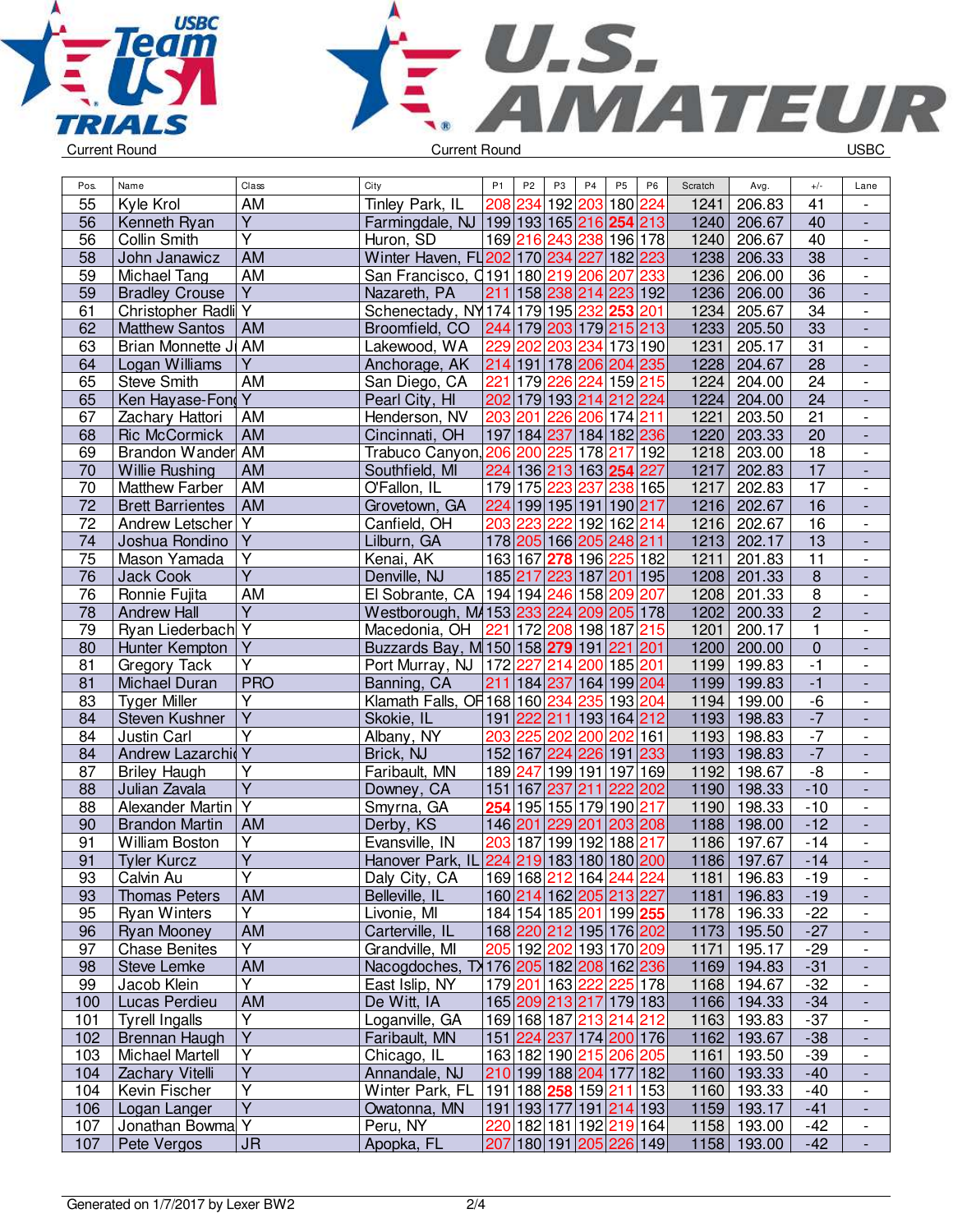



| Pos. | Name                  | Class                   | City                                       | P <sub>1</sub> | P <sub>2</sub>                              | P <sub>3</sub> | P4              | P <sub>5</sub> | P <sub>6</sub> | Scratch | Avg.          | $+/-$  | Lane                     |
|------|-----------------------|-------------------------|--------------------------------------------|----------------|---------------------------------------------|----------------|-----------------|----------------|----------------|---------|---------------|--------|--------------------------|
| 107  | Meeco Walker          | $\overline{\mathsf{Y}}$ | East Cleveland, C182 166 209 180 187       |                |                                             |                |                 |                | 234            | 1158    | 193.00        | $-42$  |                          |
| 110  | Darren Tang           | <b>PRO</b>              | San Francisco, 0190 179 185 192 204 206    |                |                                             |                |                 |                |                | 1156    | 192.67        | $-44$  | $\overline{\phantom{a}}$ |
| 111  | Eric Cox              | <b>AM</b>               | San Diego, CA                              |                | 225 169 188 193 178 202                     |                |                 |                |                | 1155    | 192.50        | $-45$  | $\overline{\phantom{a}}$ |
| 112  | James Grago III       | <b>PRO</b>              | Hampstead, NC                              |                | 209 209 191 187 201 155                     |                |                 |                |                | 1152    | 192.00        | $-48$  |                          |
| 113  | Jordan Nunn           | Y                       | Flint, MI                                  |                | 187 192 183 172 211                         |                |                 |                | 206            | 1151    | 191.83        | $-49$  | $\overline{\phantom{a}}$ |
| 113  | Dakota Vostry         | $\overline{Y}$          | Chicago, IL                                |                | 236 150 210 220 179 156                     |                |                 |                |                | 1151    | 191.83        | $-49$  | $\frac{1}{2}$            |
| 115  | Timothy Gruendle AM   |                         | St. Louis, MO                              |                | 195 165 178 245 152 214                     |                |                 |                |                | 1149    | 191.50        | $-51$  | $\overline{\phantom{a}}$ |
| 116  | <b>Kendle Miles</b>   | <b>AM</b>               | Daytonya Beach, 180 166 221 193 202 183    |                |                                             |                |                 |                |                | 1145    | 190.83        | $-55$  |                          |
| 117  | Daniel Bolan          | Y                       | Orlando, FL                                |                | 186 214                                     |                | 245 179 165 153 |                |                | 1142    | 190.33        | $-58$  |                          |
| 118  | Jerod Hromek          | $\overline{Y}$          | Towanda, KS                                |                | 169 182 208 211                             |                |                 | 167 201        |                | 1138    | 189.67        | $-62$  |                          |
| 119  | <b>Jake Rollins</b>   | Υ                       | Glen Rock, NJ                              |                | 194 144 214 220 180 181                     |                |                 |                |                | 1133    | 188.83        | $-67$  | $\overline{\phantom{a}}$ |
| 120  | Alec Dudley           | $\overline{\mathsf{Y}}$ | Anchorage, AK                              |                | 200 210 181 181                             |                |                 | 178 182        |                | 1132    | 188.67        | $-68$  | ÷,                       |
| 121  | Kaan Kurt             | $\overline{\mathsf{Y}}$ | Leland, NC                                 |                | 217 168 185 190 183 188                     |                |                 |                |                | 1131    | 188.50        | $-69$  | $\overline{\phantom{a}}$ |
| 121  | William Goodman       | $\overline{Y}$          | O'Fallon, IL                               |                | 155 211 226 181 165 193                     |                |                 |                |                | 1131    | 188.50        | $-69$  | $\Box$                   |
| 123  | Nick Kross            | Y                       | New Lenox, IL                              |                | 174 176 211 190 169 210                     |                |                 |                |                | 1130    | 188.33        | $-70$  | $\overline{\phantom{a}}$ |
| 124  | Joshua Taylor         | <b>AM</b>               | Marina Del Rey, (194 196 227 141 177 191   |                |                                             |                |                 |                |                | 1126    | 187.67        | $-74$  |                          |
| 125  | <b>Tanner Spacey</b>  | AM                      | Burien, WA                                 |                | 169 214 152 201                             |                |                 | 197 192        |                | 1125    | 187.50        | $-75$  | $\overline{\phantom{a}}$ |
| 126  | Joe Gerencser         | Y                       | Henderson, NV                              |                | 183 198 207 196 159 181                     |                |                 |                |                | 1124    | 187.33        | $-76$  |                          |
| 127  | Avery Wolf            | $\overline{\mathsf{Y}}$ | Skokie, IL                                 |                | 199 194 171 207                             |                |                 | 182 168        |                | 1121    | 186.83        | $-79$  |                          |
| 128  | Matthew Diamond AM    |                         | Centerville, OH                            |                | 200 167 192 204 178 179                     |                |                 |                |                | 1120    | 186.67        | $-80$  |                          |
| 129  | Kennison Andrew Y     |                         | Oceanside, CA                              |                | 178 173                                     |                | 204 203         | 200 160        |                | 1118    | 186.33        | $-82$  | $\overline{\phantom{a}}$ |
| 130  | <b>Trent Mitchell</b> | AM                      | Chicago, IL                                |                | 178 240                                     |                | 166 186 164 180 |                |                | 1114    | 185.67        | $-86$  | $\blacksquare$           |
| 131  | Nick Archacki         | Ÿ                       | Saegertown, PA   198   148 221   186   177 |                |                                             |                |                 |                | 183            | 1113    | 185.50        | $-87$  | $\overline{\phantom{a}}$ |
| 131  | Jacob Fukuyama AM     |                         | Aiea, HI                                   |                | 258 167 230 172 141 145                     |                |                 |                |                | $1113$  | 185.50        | $-87$  |                          |
| 133  | Christopher Grim Y    |                         | Lees Summit, MQ169 199 225 170 175 172     |                |                                             |                |                 |                |                | 1110    | 185.00        | $-90$  | $\overline{\phantom{a}}$ |
| 134  | Matthew C. Steph Y    |                         | Houston, TX                                |                | 202 179 158 217 210 141                     |                |                 |                |                | 1107    | 184.50        | $-93$  | $\frac{1}{2}$            |
| 135  | <b>Grant Oehler</b>   | Υ                       | Carmel, IN                                 |                | 178 184 159 191 216 178                     |                |                 |                |                | 1106    | 184.33        | $-94$  | $\overline{\phantom{a}}$ |
| 136  | Jordan Bryant         | Y                       | Detroit, MI                                |                | 168 217                                     |                | 182 155 197 185 |                |                | 1104    | 184.00        | $-96$  |                          |
| 137  | Matthew Graham   PRO  |                         | Stockton, CA                               | 183 200        |                                             |                | 206 181         | 171 162        |                | 1103    | 183.83        | $-97$  |                          |
| 138  | Alexander Angell      | Y                       | Unionville, CT                             |                | 154 209 144 223 189 180                     |                |                 |                |                | 1099    | 183.17        | $-101$ |                          |
| 139  | Gunther Grinde        | Υ                       | Prior Lake, MN                             |                | 163 243 181 169 184 156                     |                |                 |                |                | 1096    | 182.67        | $-104$ | $\overline{\phantom{a}}$ |
| 140  | <b>TJ Rock</b>        | $\overline{\mathsf{Y}}$ | henderson, NV                              |                | 211 169 198 145 209 162                     |                |                 |                |                | 1094    | 182.33        | $-106$ | $\blacksquare$           |
| 140  | Igar Rodriguez        | Υ                       | Miami, FL                                  | 177 167        |                                             |                | 211 161 193 185 |                |                | 1094    | 182.33        | $-106$ | $\overline{\phantom{a}}$ |
| 142  | <b>Chaz Dennis</b>    | $\overline{\mathsf{Y}}$ | Galloway, OH                               |                | 143 169 152 256 171 199                     |                |                 |                |                | 1090    | 181.67        | $-110$ |                          |
| 143  | Holden Luke           | $\overline{\mathsf{Y}}$ | Sioux falls, SD                            |                | 169 139 168 194 205 212                     |                |                 |                |                | 1087    | 181.17        | $-113$ | $\overline{\phantom{a}}$ |
| 144  | <b>Kyle Andrews</b>   | $\overline{\mathsf{Y}}$ | Oceanside, CA                              |                | 174 166 195 192 202 156                     |                |                 |                |                | 1085    | 180.83        | $-115$ | $\blacksquare$           |
| 145  | Chris Bauman          | AM                      | Las Vegas, NV                              |                | 169 162                                     |                | 206 222 132 190 |                |                | 1081    | 180.17        | $-119$ | $\overline{\phantom{a}}$ |
| 145  | <b>Teagan Smale</b>   | Υ                       | Boulder City, NV 204 189 169 135 179 205   |                |                                             |                |                 |                |                | 1081    | 180.17        | $-119$ | $\frac{1}{2}$            |
| 147  | Piroz Tahriri         | AM                      | Belmont, CA                                |                | 193  153  155  195   <mark>203</mark>   178 |                |                 |                |                |         | 1077   179.50 | -123   |                          |
| 148  | Robert Altieri        | <b>PRO</b>              | Vancouver, WA                              |                | 138 214 178 191 164 187                     |                |                 |                |                | 1072    | 178.67        | $-128$ |                          |
| 149  | Kevin Jones           | AM                      | Covina, CA                                 |                | 152 170 164 208 204 172                     |                |                 |                |                |         | 1070 178.33   | $-130$ |                          |
| 150  | Conner Kolesside Y    |                         | Great Falls, VA                            |                | 215 220 185 134 151 161                     |                |                 |                |                | 1066    | 177.67        | $-134$ |                          |
| 151  | Matthew Stephen: Y    |                         | Egg Harbor Town 176 150 217 180 185 157    |                |                                             |                |                 |                |                | 1065    | 177.50        | $-135$ |                          |
| 151  | Chase Kaufman         | Y                       | Swartz Creek, MI 171 159 156 166 199 214   |                |                                             |                |                 |                |                | 1065    | 177.50        | $-135$ |                          |
| 153  | Jacob Gill            | AM                      | Albuquerque, NM 176 164 191 164 177 190    |                |                                             |                |                 |                |                | 1062    | 177.00        | $-138$ | $\overline{\phantom{a}}$ |
| 154  | Alex Aguirre          | Y                       | Tracy, CA                                  |                | 195 163 171 182 124 226                     |                |                 |                |                | 1061    | 176.83        | $-139$ | $\blacksquare$           |
| 154  | Justin Larson         | Y                       | Fairport, NY                               |                | 156 175 152 173 197 208                     |                |                 |                |                | 1061    | 176.83        | $-139$ | $\overline{\phantom{a}}$ |
| 156  | Dan Rawsthorne        | <b>PRO</b>              | Seattle, WA                                |                | 201   162   177   174   188   158           |                |                 |                |                | 1060    | 176.67        | $-140$ | $\overline{\phantom{a}}$ |
| 157  | Kyle Ortiz            | AM                      | Mililani, HI                               |                | 193 156 164 174 201 170                     |                |                 |                |                | 1058    | 176.33        | $-142$ |                          |
| 158  | <b>David Drews</b>    | AM                      | Chicago, IL                                |                | 166 144 210 171 202 158                     |                |                 |                |                | 1051    | 175.17        | $-149$ |                          |
| 159  | Sean Wilcox           | Y                       | Altamonte Spring 164 135 151 195 181 223   |                |                                             |                |                 |                |                | 1049    | 174.83        | $-151$ | $\overline{\phantom{a}}$ |
| 160  | <b>Tim Smolen</b>     | AM                      | Elmwood Park, IL 186 139 180 190 177 176   |                |                                             |                |                 |                |                | 1048    | 174.67        | $-152$ | $\overline{\phantom{a}}$ |
| 161  | Mark Hugelmaier   AM  |                         | Yucaipa, CA                                |                | 168 144 172 183 190 178                     |                |                 |                |                | 1035    | 172.50        | $-165$ | $\overline{\phantom{a}}$ |
| 162  | Craig Yamada          | AM                      | Kaneohe, HI                                |                | 200 191 126 178 183 152                     |                |                 |                |                | 1030    | 171.67        | $-170$ | $\blacksquare$           |